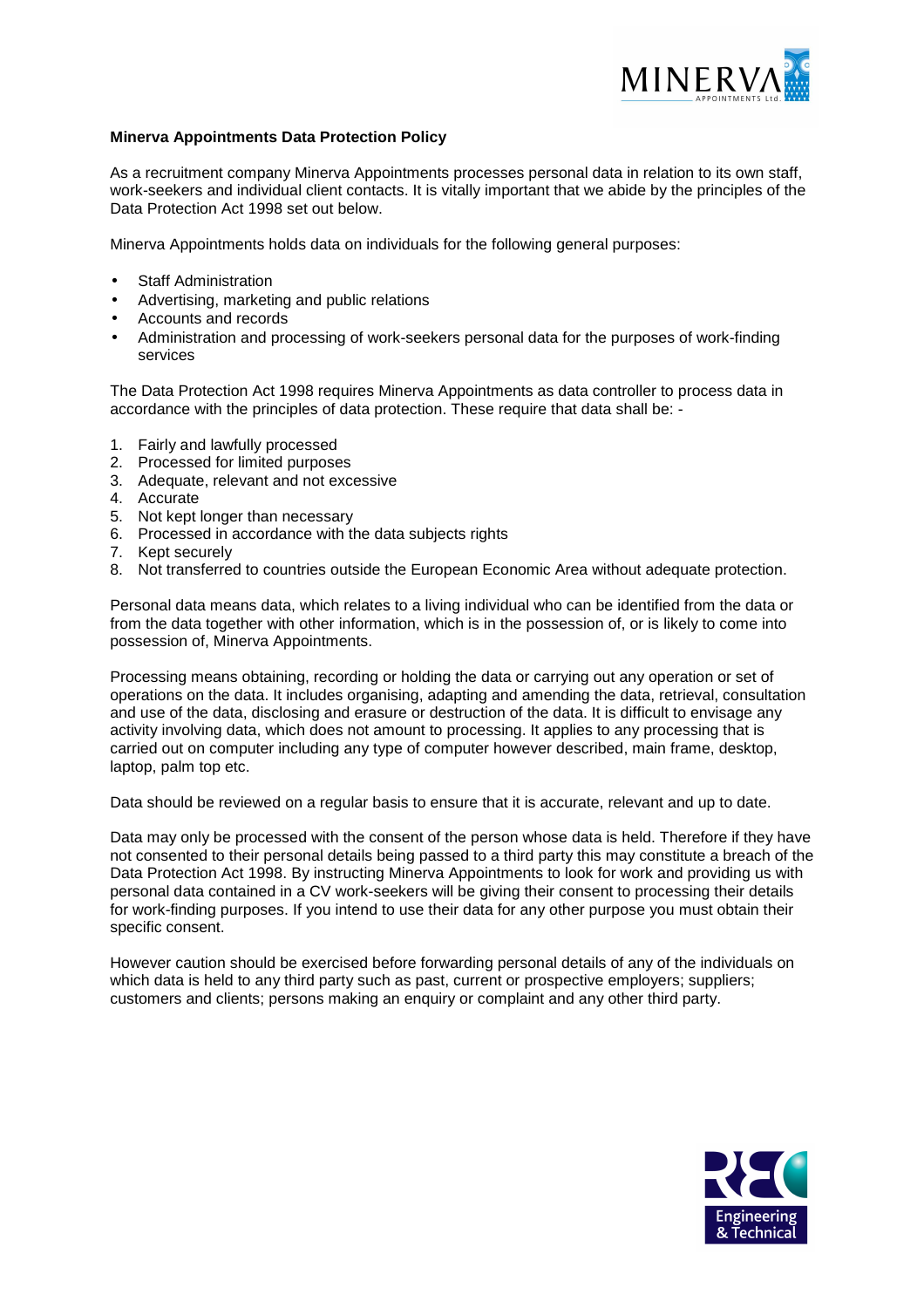

Data in respect of the following is "sensitive personal data" and any information held on any of these matters MUST not be passed on to any third party without the express written consent of the individual:

- Any offence committed or alleged to be committed by them
- Proceedings in relation to any offence and any sentence passed
- Physical or mental health or condition
- Racial or ethnic origins
- Sexual life
- Political opinions
- Religious beliefs or beliefs of a similar nature
- Whether someone is a member of a trade union

From a security point of view, only staff performing consulting, management or administration roles should be permitted to add, amend or delete data from the database. However all staff are responsible for notifying colleagues where information is known to be old, inaccurate or out of date. In addition all employees should ensure that adequate security measures are in place. For example:

- Computer screens should not be left open by individuals who have access to personal data
- Passwords should not be disclosed
- Email should be used with care
- Personnel files and other personal data should be stored in a place in which any unauthorised attempts to access them will be noticed. They should not be removed from their usual place of storage without good reason.
- Personnel files should always be locked away when not in use and when in use should not be left unattended
- Any breaches of security should be treated as a disciplinary issue.
- Care should be taken when sending personal data in internal or external mail
- Destroying or disposing of personal data counts as processing. Therefore care should be taken in the disposal of any personal data to ensure that it is appropriate. For example, it would have been more appropriate to shred sensitive data than merely to dispose of it in the dustbin.

It should be remembered that the incorrect processing of personal data e.g. sending an individual's details to the wrong person; allowing unauthorised persons access to personal data; or sending information out for purposes for which the individual did not give their consent, may give rise to a breach of contract and/or negligence leading to a claim against Minerva Appointments for damages from an employee, work-seeker or client contact. A failure to observe the contents of this policy will be treated as a disciplinary offence.

Data subjects, i.e. those on whom personal data is held, are entitled to obtain access to their data on request and after payment of a fee. All requests to access data by data subjects i.e. staff, members, customers or clients, suppliers, students etc should be referred to Mr Matthew Roberts.

Any requests for access to a reference given by a third party must be referred to Mr Matthew Roberts and should be treated with caution even if the reference was given in relation to the individual making the request. This is because the person writing the reference also has a right to have their personal details handled in accordance with the Data Protection Act 1998, and not disclosed without their consent. Therefore when taking up references an individual should always be asked to give their consent to the disclosure of the reference to a third party and/or the individual who is the subject of the reference if they make a subject access request. However if they do not consent then consideration should be given as to whether the details of the individual giving the reference can be deleted so that they cannot be identified from the content of the letter. If so the reference may be disclosed in an anonymised form.